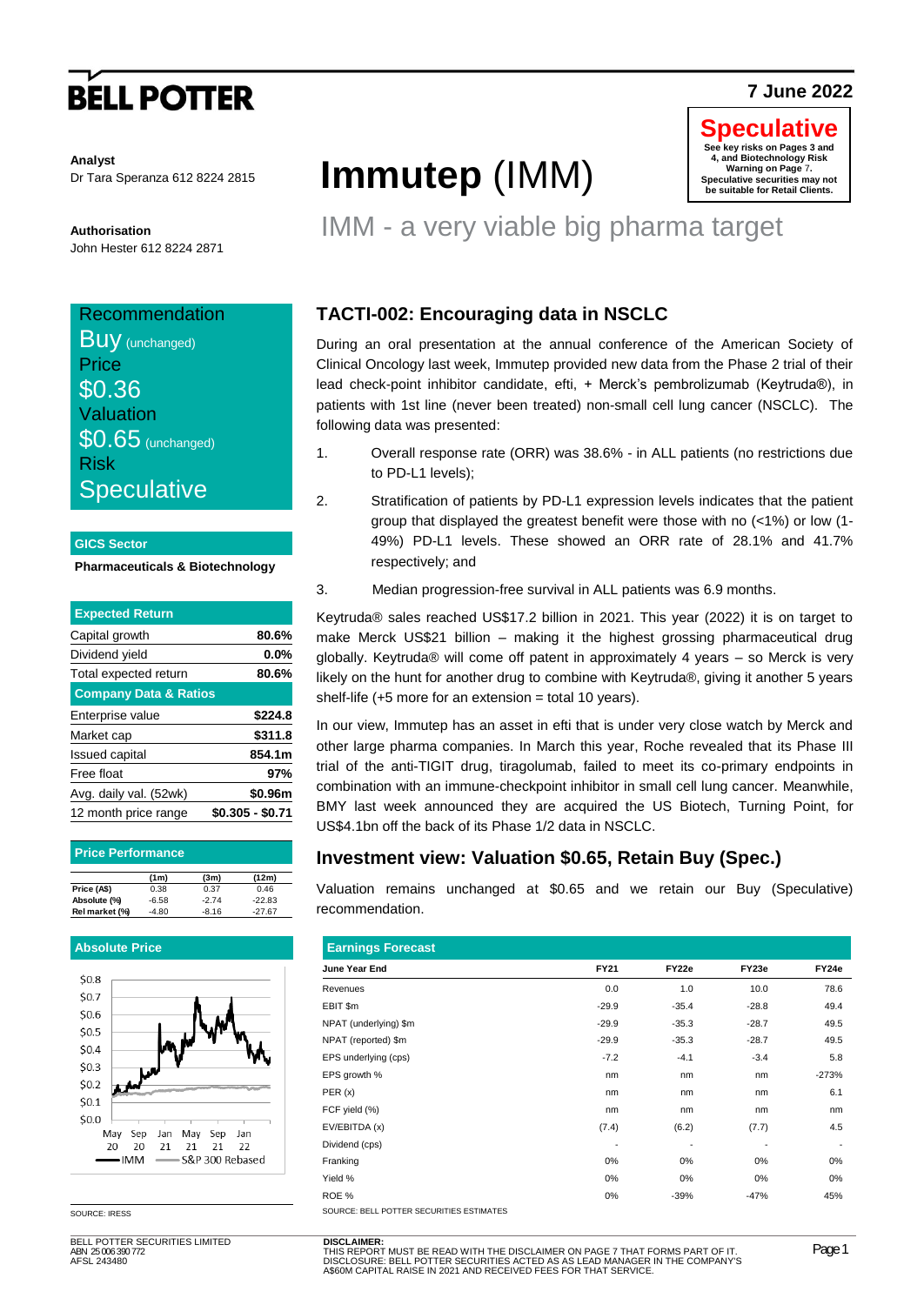Immutep presented new data from **patients with 1st line non-small cell lung cancer (NSCLC) taking the combination of efti + Keytruda®** at the American Society of Clinical Oncology (ASCO) Annual Meeting last week.

"*A Phase 2 study (TACTI-002) in 1st line metastatic non-small cell lung carcinoma investigating eftilagimod alpha (soluble LAG-3 protein) and pembrolizumab: updated results from a PD-L1 unselected population*"

Results presented were as follows:

1. The overall response rate (ORR) was 38.6% - in ALL patients (no restrictions due to PD-L1 levels). Note that the comparable historical trial of Keytruda® alone (KEYNOTE-001) achieved an ORR of only 19.4% - although there may be some inter-study heterogeneity - i.e., participants may have certain characteristics that affect the results (like age, other co-morbidities, sex, other lifestyle factors) – this new data is encouraging.

Stratification of patients by PD-L1 expression levels (low, medium or high) indicates the patient groups that showed the greatest benefit from efti were those with no (<1%) or low (1-49%) PD-L1 levels i.e. ORR of 28.1% and 41.7% respectively (these responses were at least 2.5 times better than the historical Keytruda® alone results);

- 2. Median progression-free survival (PFS) in ALL patients was 6.9 months; and
- 3. The responses were sufficiently durable (<10% of confirmed partial responses progressed < 6 months) and encouraging to warrant further trials.

### **COMMERCIAL RELEVANCE OF NEW DATA**

The clinical landscape for the treatment of NSCLC has a number of investigational combination therapies – most of which are novel therapeutics in combination with one of the approved anti-PD-1/PD-L1 therapies. Patients with low to no PD-L1 expression have historically shown minimal benefit from the anti-PD-1/PD-L1 therapies alone, and these represent a majority of the patient population (i.e. ~70%) in this indication, thus the unmet patient need.

Earlier this year, the FDA approved the first LAG3-targeted drug (BMY's relatlimab) in combination with the BMY anti-PD-1 antibody therapy – nivolumab (brand name Opdivo®). At this time the combination has a single indication in metastatic melanoma. It is likely that BMY will pursue additional indications for the combination, which would potentially provide it with a competitive advantage over Keytruda therapy alone.

The new data from IMM's TACTI-002 study highlights the benefit of efti in combination with Keytruda® in this low-PD-L1 expressing cohort of NSCLC patients. In our view it is reasonable to assume that multiple pharma companies may have renewed interest in LAG3 assets given the approval of the BMY drug and last week's oral presentation at ASCO. There are multiple indications where a combination may show improved efficacy. Keyruda® and Opdivo® are both approved in multiple indications, either as first or second line therapy.

Also noteworthy is the news that Bristol Myers Squibb (BMY) last week announced it would acquire biotech company, Turning Point, for US\$4.1 billion following encouraging results from their Phase 1/2 TRIDENT-1 trial of repotrectinib, in NSCLC patients,. Previously, repotrectinib, a tyrosine kinase inhibitor (TKI) targeting the ROS1 and NTRK oncogenic drivers of NSCLC and other solid tumours, was granted three Breakthrough Therapy Designations from the FDA, despite being a mid-stage candidate.

IMM has been very clear that it intends to partner efti in an approval study and we expect this latest data further strengthens its negotiating position.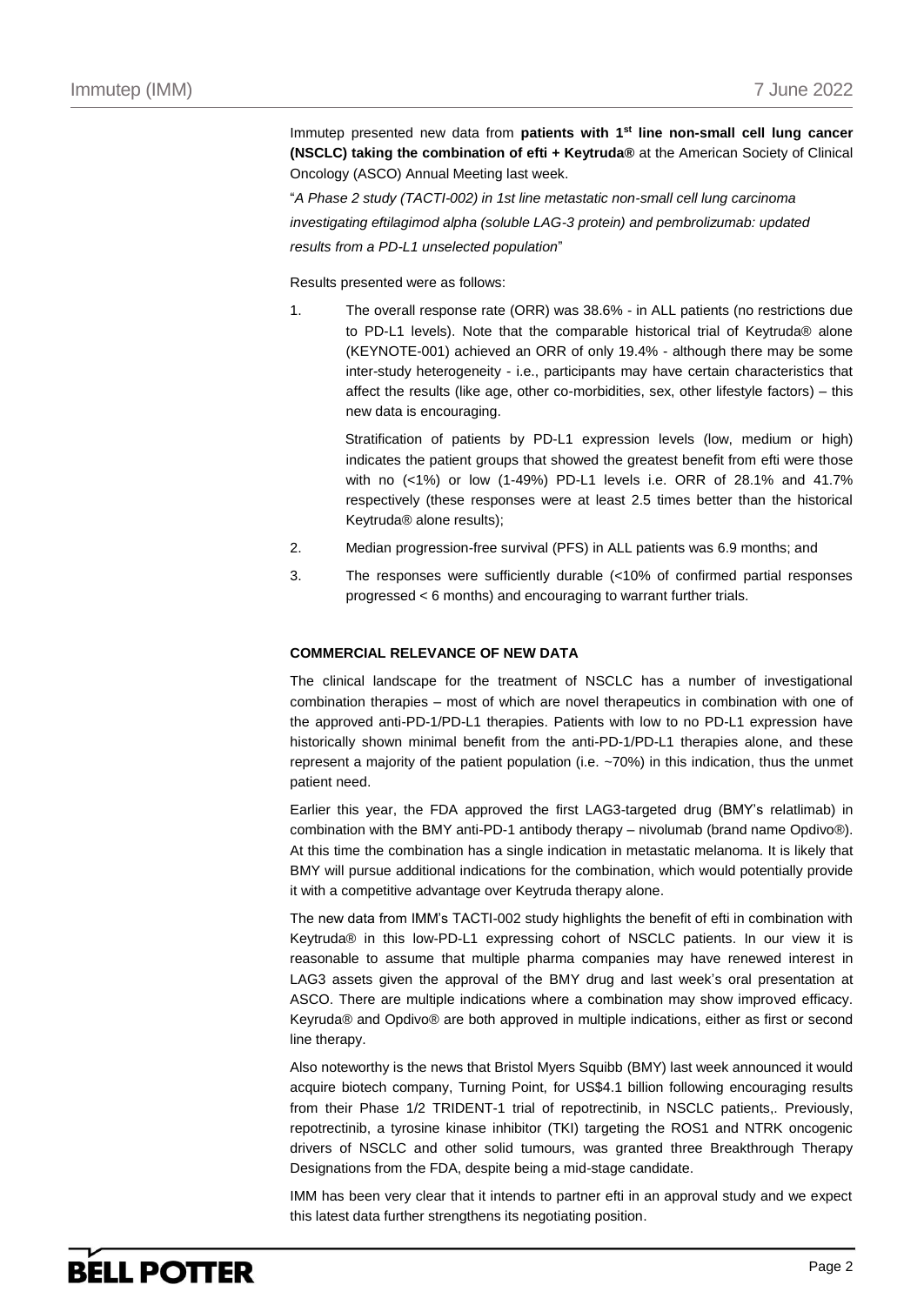# **Immutep** (IMM)

### **COMPANY DESCRIPTION**

Immutep (IMM) is a clinical-stage biopharmaceutical company, focused on the development of novel immunotherapies for the treatment of cancer and autoimmune diseases. Its core technology is based on LAG-3 (lymphocyte activation gene-3) protein, a key mediator of the immune system. IMM is listed on the ASX and has its American Depository Receipts (ADRs) listed on NASDAQ. It is based in Sydney, with operations in US, Germany and France. The company's LAG-3 assets come from the acquisition in 2014 of a private French biotech company founded by Dr. Frederic Triebel (now IMM's CSO and CMO), who first discovered the LAG-3 gene and developed the various LAG-3 assets IMM holds.

IMM have an impressive track record of high quality commercial and clinical trial collaborations with Tier 1 pharmaceutical companies. This is an important history that raises our confidence in the company's future prospects of commercially successful partnerships.

### **INVESTMENT STRATEGY**

We have a Buy (speculative) recommendation on Immutep (IMM). Our investment thesis is based on: \$0.65 Valuation.

LAG-3 could become the third major immune checkpoint target, after PD-1/PD-L1 and CTLA-4 checkpoint inhibitors, in the treatment of cancer. Clinical results in the industry highlight its potential. Bristol Myers Squibb new drug, Opdualag™, was approved in March this year (2022) by the FDA for the treatment of adult and paediatric patients >12 years of age with unresectable or metastatic melanoma.

Opdualag™ is a fixed-dose combination of two check-point therapies: nivolumab (PD-1 inhibitor) and relatlimab (a novel LAG-3-blocking antibody), administered as a single intravenous infusion. BMY's relatlimab has thus become the first LAG-3 drug to be approved.

This provides validation for LAG-3 and its interaction with MHC Class II proteins, and we expect IMM to benefit from this approval.

We expect efti to have broad utility across multiple cancer indications in combination with different treatment modalities, including other immuno-oncology agents and chemotherapeutic agents. We view a multi-billion dollar sales potential for the uniquely acting efti. Within that forecast, we model that IMM has the potential to earn peak in-market sales of >\$250m p.a. from royalty revenues for efti alone.

### **KEY RISKS**

Key risks we consider to be specific to IMM include, but are not limited to:

**Further validation of efficacy of efti required**: Research and understanding around LAG-3 as a target is recent and ongoing. Compare this to other approved checkpoint targeting therapies that have a history of successful clinical application. There is currently one approved LAG-3 therapy on the market: BMY's Opdualag™.

For IMM's lead product 'efti', however, there is still a risk as it is a new approach to targeting LAG-3 as an agonist (activating the pathway), vs. the more common approach of targeting LAG-3 as an antagonist antibody (releasing the brake on the T cell) such as BMY's relatlimab. Therefore the onus of validating this drug class as an APC activator rests solely on IMM's shoulders and Phase 3 trials should be focussed on this risk.

Clinical risk: There is a risk that one or more of IMM's ongoing clinical trials fail to reachtheir endpoints. Though IMM has presented encouraging clinical data to date, some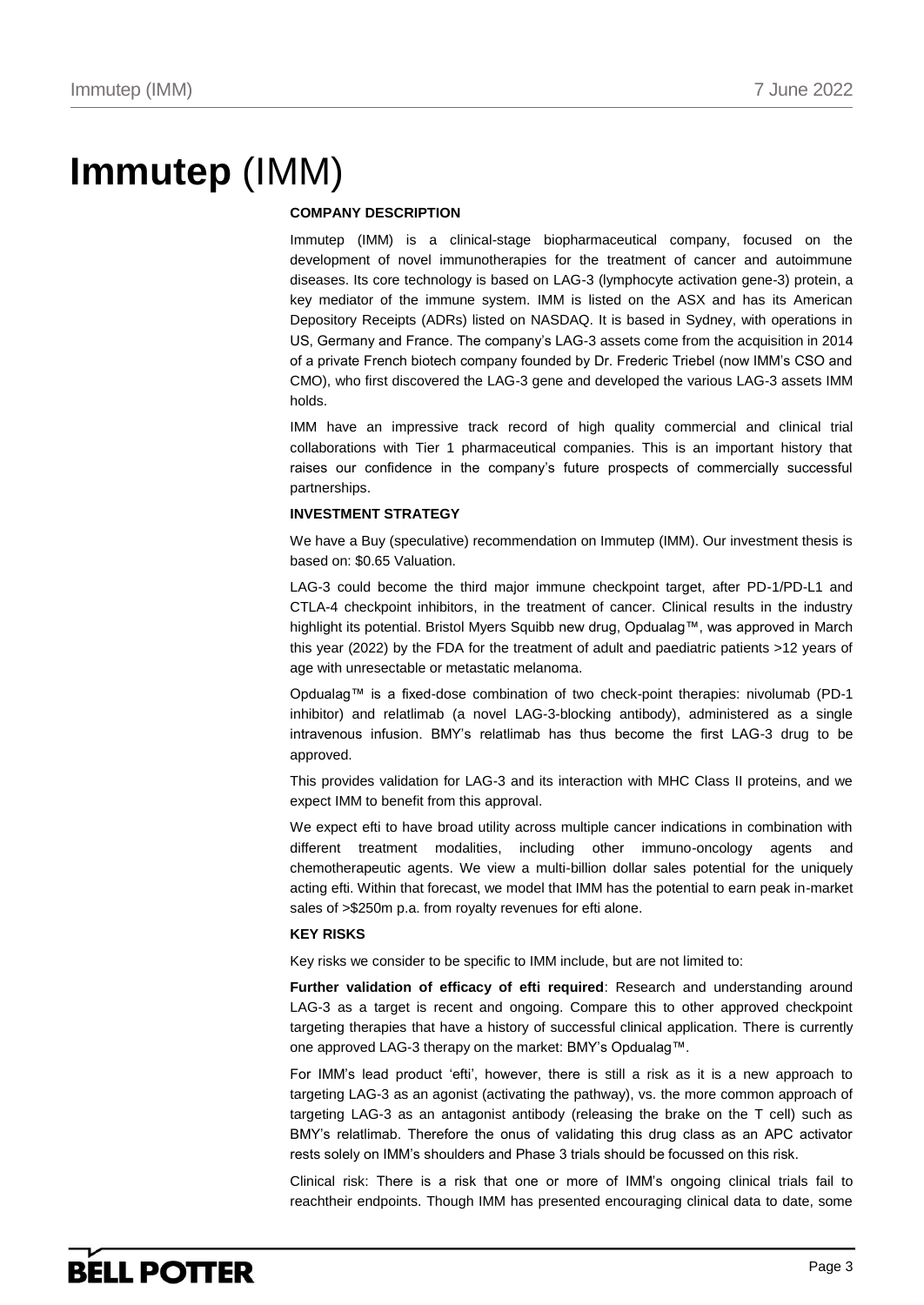were not blinded and had a small number of patients. There is no guarantee that early data will translate to positive outcomes in larger trials. Underwhelming results from any of IMM's ongoing trials is likely to impact the company's ability to monetise those assets and negatively impact the sentiment around the company and its valuation.

**Timing and clinical risk on externally partnered products:** For its partnered products LAG525 and GSK2831781, IMM is reliant on Novartis (NVS) and GlaxoSmithKline (GSK) respectively for development timelines. The ability of IMM's products to reach the market and translate into royalty revenue streams depends on these partners.

**Reliance on partnerships to unlock value:** The success of IMM's business model is underpinned by its ability to ultimately attract valuable partnering deals for its assets, given IMM lacks the commercial infrastructure to support commercialisation. Our valuation is underpinned, in part, by IMM's ability to attract a valuable partnering deal for 'efti' for the US & EU markets. Failure to attract partners or to negotiate attractive deal terms as we have postulated will impact our forecasts.

**Regulatory risk:** Successful commercialisation of IMM's products is ultimately dependent on getting approval from the regulatory authorities to commercially launch the product. IMM is likely to partner its products and not look to commercialise them itself. While IMM's partners (current and future), with superior experience in navigating regulatory channels, will be responsible for obtaining approvals. Failure to satisfy regulatory requirements could result in the product failing to reach the market.

**Funding risk:** IMM had cash reserves of \$87.2m as at 31 March 2022 representing approximately 3 years of cash runway based on the forecast cash burn for FY22. The company may require additional capital if the Board decides to expand the clinical program for any additional studies. Additional partnerships may alleviate the need to raise capital, however if IMM needs to raise money, it will be dilutive to shareholders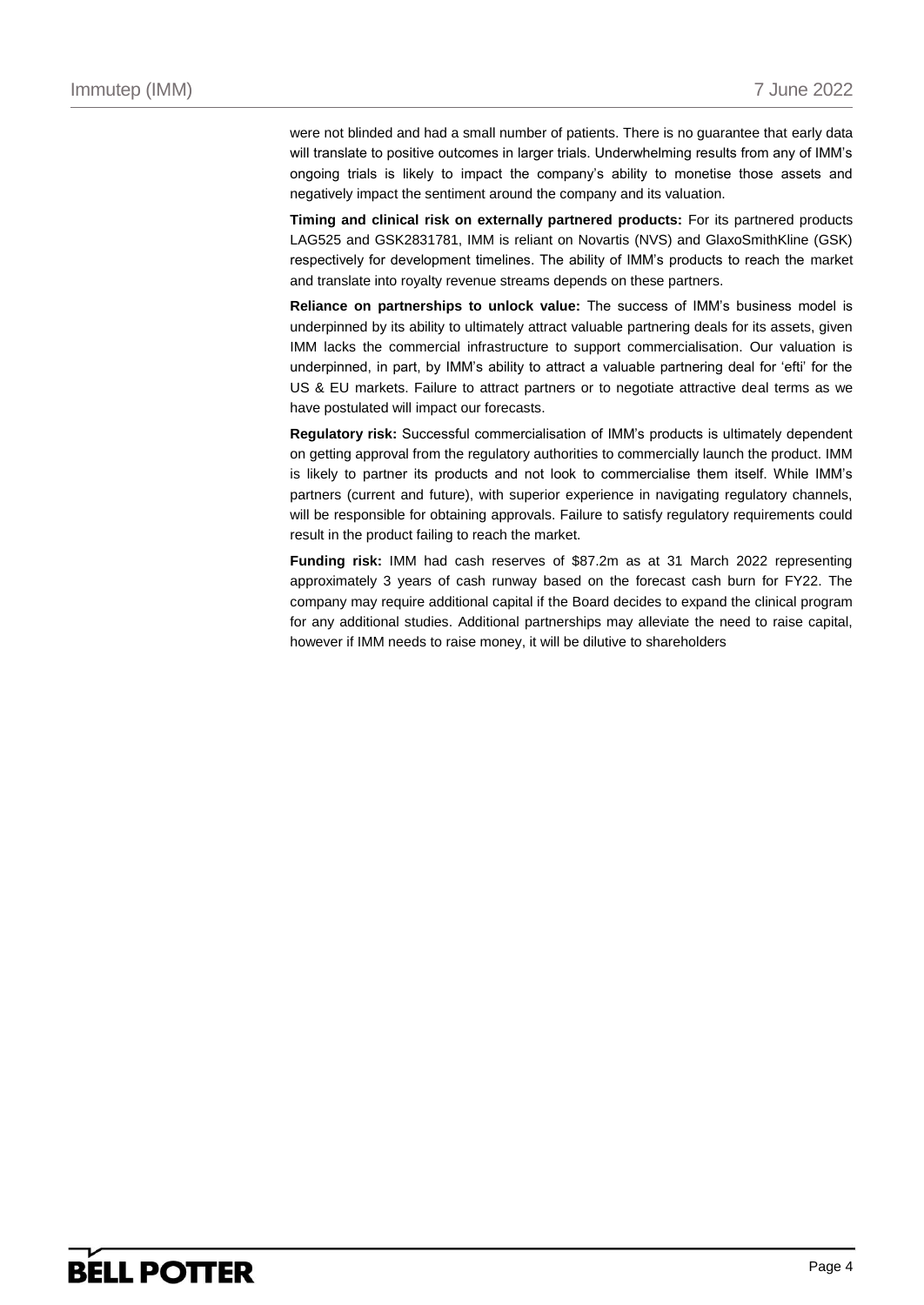### **Immutep** as at 7 June 2022

# Recommendation Buy, Speculative Price \$0.36<br>Valuation (Speculative) \$0.65

**Immutep (IMM) 7 June 2022 7 June 2022 7 Valuation (Speculative) 50.65** 

### **Table 2 - Financial summary**

| <b>A</b> Sm                    | <b>FY20</b> | <b>FY21</b> | FY22e   | FY23e   | FY24e   |
|--------------------------------|-------------|-------------|---------|---------|---------|
| Year Ending 30 June            |             |             |         |         |         |
| <b>Total Revenue</b>           | 7.5         |             | 1.0     | 10.0    | 78.6    |
| Revenue growth                 | nm          | nm          | nm      | 900.0%  | 686.2%  |
| COGS                           | 0.0         | 0.0         | 0.0     | 0.0     | 0.0     |
| Gross profit                   | 7.5         | 0.0         | 1.0     | 10.0    | 78.6    |
| <b>GP Margin</b>               | 100%        | 0%          | 100%    | 100%    | 100%    |
| Employee costs                 | $-20.6$     | $-15.3$     | $-29.6$ | $-30.5$ | $-15.2$ |
| Scientific consumables         | $-6.3$      | $-6.3$      | $-7.8$  | $-9.3$  | $-12.1$ |
| Amortisation expense           | $-1.9$      | $-1.9$      | $-1.9$  | $-1.9$  | $-1.9$  |
| Other expenses                 | $-1.1$      | $-10.4$     | 0.0     | 0.0     | 0.0     |
| Grant income                   | 9.0         | 4.0         | 2.9     | 2.9     | 0.0     |
| <b>Total Expenses</b>          | $-20.9$     | $-29.9$     | $-36.4$ | $-38.8$ | $-29.2$ |
| <b>EBIT</b>                    | $-13.5$     | $-29.9$     | $-35.4$ | $-28.8$ | 49.4    |
| Add back D&A                   | 0.0         | 1.9         | 1.9     | 1.9     | 1.9     |
| <b>EBITDA</b>                  | $-13.5$     | $-28.1$     | $-33.5$ | $-26.9$ | 51.3    |
| Interest expense               | 0.0         | 0.0         | 0.1     | 0.1     | 0.1     |
| Other items                    | 0.0         | 0.0         | 0.0     | 0.0     | 0.0     |
| Pre tax profit                 | (13.5)      | (29.9)      | (35.3)  | (28.7)  | 49.5    |
| Tax expense                    | 0.0         | 0.0         | 0.0     | 0.0     | 0.0     |
| <b>NPAT-reported</b>           | (13.5)      | (29.9)      | (35.3)  | (28.7)  | 49.5    |
| Add back                       |             |             |         |         |         |
| Non recurring items net of tax |             |             |         |         |         |
| Reported normalised            | (13.5)      | (29.9)      | (35.3)  | (28.7)  | 49.5    |

|                                 |             |             |         |         |       | <b>Revenues Analysis</b>                      | ET ZU. | FIZI    | <b>FIZZE</b> | r i zoel                 | - 17 |
|---------------------------------|-------------|-------------|---------|---------|-------|-----------------------------------------------|--------|---------|--------------|--------------------------|------|
| Cashflow (A\$m)                 | <b>FY20</b> | <b>FY21</b> | FY22e   | FY23e   | FY24e | Year End 30 June (AUD\$m)                     |        |         |              |                          |      |
| Gross cashflow                  | $-11.0$     | $-17.6$     | $-35.7$ | $-23.6$ | 36.9  | GSK deal - risk adjusted milestone            | ٠      |         | $\sim$       |                          |      |
| Net interest                    | 0.2         | 0.0         | 0.1     | 0.1     | 0.1   | Novartis deal - P3 recruitment milestone      | 7.5    | ٠       | ٠            | 10.0                     | ł,   |
| Income tax paid                 | 0.0         | 0.0         | 0.0     | 0.0     | 0.0   | EOC Pharma P3 recruitment milestone           | ٠      | ٠       | 1.0          | $\overline{\phantom{a}}$ | ٠    |
| Operating cash flow             | $-10.8$     | $-17.6$     | $-35.6$ | $-23.5$ | 37.0  | Potential efti deal US/EU and sales royalties | ٠      |         |              | $\overline{\phantom{a}}$ | 75   |
| Maintenance capex               | 0.0         | 0.0         | 0.0     | 0.0     | 0.0   |                                               |        |         |              |                          |      |
| Capitalised R&D                 | 0.0         | 0.0         | 0.0     | 0.0     | 0.0   |                                               |        |         |              |                          |      |
| Free cash flow                  | $-10.8$     | $-17.6$     | $-35.6$ | $-23.5$ | 37.0  |                                               |        |         |              |                          |      |
| Purchase of other intangibles   | 0.0         | 0.0         | 0.0     | 0.0     | 0.0   |                                               |        |         |              |                          |      |
| Proceeds from issuance          | 20.6        | 52.9        | 51.9    | 0.0     | 0.0   |                                               |        |         |              |                          |      |
| Movement in borrow ings         | 0.0         | $-0.2$      | 0.0     | 0.0     | 0.0   | <b>Interim Results</b>                        | 1H21   | 2H21    | 1H22         | 2H22e                    |      |
| Redemption of preference shares | 0.0         | 0.0         | 0.0     | 0.0     | 0.0   | Revenues                                      | 0.0    | 0.0     | 0.0          | 1.0                      |      |
| Dvidends paid (common stock)    | 0.0         | 0.0         | 0.0     | 0.0     | 0.0   | <b>EBIT</b>                                   | $-7.3$ | $-22.6$ | $-17.2$      | $-18.4$                  |      |
| Change in cash held             | 9.8         | 35.1        | 16.3    | $-23.5$ | 37.0  | <b>NPAT</b>                                   | $-7.3$ | $-22.6$ | $-17.2$      | $-18.1$                  |      |
| Cash at beginning of period     | 16.6        | 26.3        | 60.6    | 76.9    | 53.4  |                                               |        |         |              |                          |      |
| FX adjustment                   | 0.1         | $-0.8$      | 0.0     | 0.0     | 0.0   |                                               |        |         |              |                          |      |
| Cash at year end                | 26.4        | 60.6        | 76.9    | 53.4    | 90.4  |                                               |        |         |              |                          |      |

| <b>Balance Sheet (A\$m)</b>   | <b>FY20</b> | <b>FY21</b> | FY22e   | FY23e   | FY24e   |
|-------------------------------|-------------|-------------|---------|---------|---------|
| Cash                          | 26.4        | 60.6        | 76.9    | 53.4    | 90.4    |
| Receivables                   | 3.3         | 6.1         | 5.0     | 2.0     | 15.7    |
| Other current assets          | 1.5         | 1.7         | 2.9     | 2.9     | 2.9     |
| Inventory                     |             |             |         |         |         |
| Property, Plant and Equipment | 0.0         | 0.0         | 0.0     | 0.0     | 0.0     |
| Intangibles                   | 15.2        | 12.8        | 11.0    | 9.1     | 7.2     |
| Right of use assets           |             | 0.3         | 0.5     | 0.5     | 0.5     |
| Other non current assets      | 0.2         | 0.5         | 0.5     | 0.5     | 0.5     |
| <b>Total assets</b>           | 46.7        | 82.1        | 96.8    | 68.4    | 117.3   |
| Trade payables                | (2.9)       | (4.8)       | (2.9)   | (3.1)   | (2.3)   |
| Other liabilities             | (0.3)       | (0.4)       | (0.4)   | (0.4)   | (0.4)   |
| Other liabilities             | (1.1)       | (0.9)       | (0.9)   | (1.0)   | (1.0)   |
| Debt                          | (8.8)       | (2.5)       | (2.5)   | (2.5)   | (2.5)   |
| Lease liabilities             | (0.2)       | (0.2)       | (0.2)   | (0.2)   | (0.3)   |
| <b>Total Liabilities</b>      | $-13.3$     | $-8.8$      | $-6.9$  | $-7.2$  | $-6.5$  |
| <b>Net Assets</b>             | 33.3        | 73.3        | 89.9    | 61.2    | 110.7   |
| Share capital                 | 243.0       | 313.4       | 365.3   | 365.3   | 365.3   |
| Other equity                  |             |             |         |         |         |
| Retained earnings             | (275.7)     | (274.7)     | (310.0) | (338.7) | (289.2) |
| Reserves                      | 66.0        | 34.6        | 34.6    | 34.6    | 34.6    |
| <b>Shareholders Equity</b>    | 33.3        | 73.3        | 89.9    | 61.2    | 110.7   |

SOURCE: BELL POTTER SECURITIES ESTIMATES

| Table 2 - Financial summary    |             |             |         |         |              |                                               |             |             |              |          |         |
|--------------------------------|-------------|-------------|---------|---------|--------------|-----------------------------------------------|-------------|-------------|--------------|----------|---------|
| <b>A</b> \$m                   | <b>FY20</b> | <b>FY21</b> | FY22e   | FY23e   | FY24e        | <b>Valuation Ratios (A\$m)</b>                | <b>FY20</b> | <b>FY21</b> | FY22e        | FY23e    | FY24e   |
| Year Ending 30 June            |             |             |         |         |              | Reported EPS (cps)                            | $-2.3$      | $-7.2$      | $-4.1$       | $-3.4$   | 5.8     |
| <b>Total Revenue</b>           | 7.5         | ٠           | 1.0     | 10.0    | 78.6         | Normalised EPS (cps)                          | $-2.3$      | $-7.2$      | $-4.1$       | $-3.4$   | 5.8     |
| Revenue growth                 | nm          | nm          | nm      | 900.0%  | 686.2%       | EPS grow th (%)                               | 0%          | nm          | nm           | nm       | $-273%$ |
| COGS                           | 0.0         | 0.0         | 0.0     | 0.0     | 0.0          |                                               |             |             |              |          |         |
| Gross profit                   | 7.5         | 0.0         | 1.0     | 10.0    | 78.6         | PE(x)                                         | nm          | nm          | nm           | nm       | 6.1     |
| <b>GP Margin</b>               | 100%        | 0%          | 100%    | 100%    | 100%         | EV/EBIT(x)                                    | nm          | $-7.4$      | $-6.2$       | $-7.7$   | 4.5     |
| Employee costs                 | $-20.6$     | $-15.3$     | $-29.6$ | $-30.5$ | $-15.2$      |                                               |             |             |              |          |         |
| Scientific consumables         | $-6.3$      | $-6.3$      | $-7.8$  | $-9.3$  | $-12.1$      | P/NTA(x)                                      | 9.6         | 4.4         | 3.8          | 5.8      | 2.9     |
| Amortisation expense           | $-1.9$      | $-1.9$      | $-1.9$  | $-1.9$  | $-1.9$       | Book Value Per Share (cps)                    | 6.8         | 9.8         | 10.5         | 7.2      | 13.0    |
| Other expenses                 | $-1.1$      | $-10.4$     | 0.0     | 0.0     | 0.0          | Price/Book (x)                                | 5.2         | 3.6         | 3.4          | 5.0      | 2.7     |
| Grant income                   | 9.0         | 4.0         | 2.9     | 2.9     | 0.0          |                                               |             |             |              |          |         |
| <b>Total Expenses</b>          | $-20.9$     | $-29.9$     | $-36.4$ | $-38.8$ | $-29.2$      | DPS (cps)                                     |             |             |              |          |         |
| <b>EBIT</b>                    | $-13.5$     | $-29.9$     | $-35.4$ | $-28.8$ | 49.4         | Payout ratio %                                | 0%          | 0%          | 0%           | 0%       | 0%      |
| Add back D&A                   | 0.0         | 1.9         | 1.9     | 1.9     | 1.9          | Dividend Yield %                              | 0.0%        | 0.0%        | 0.0%         | 0.0%     | 0.0%    |
| <b>EBITDA</b>                  | $-13.5$     | $-28.1$     | $-33.5$ | $-26.9$ | 51.3         | Franking %                                    | 0%          | 0%          | 0%           | 0%       | 0%      |
| Interest expense               | 0.0         | 0.0         | 0.1     | 0.1     | 0.1          | FCF yield %                                   | nm          | nm          | nm           | nm       | nm      |
| Other items                    | 0.0         | 0.0         | 0.0     | 0.0     | 0.0          |                                               |             |             |              |          |         |
| Pre tax profit                 | (13.5)      | (29.9)      | (35.3)  | (28.7)  | 49.5         | Net debt/Equity                               | 53%         | 79%         | 83%          | 83%      | 79%     |
| Tax expense                    | 0.0         | 0.0         | 0.0     | 0.0     | 0.0          | Net debt/Assets                               | 38%         | 71%         | 77%          | 74%      | 75%     |
| <b>NPAT-reported</b>           | (13.5)      | (29.9)      | (35.3)  | (28.7)  | 49.5         | Gearing                                       | 35%         | 44%         | 45%          | 45%      | 44%     |
| Add back                       |             |             |         |         |              | Net debt/EBITDA (x)                           | Net Cash    | Net Cash    | Net Cash     | Net Cash | 1.7     |
| Non recurring items net of tax |             |             |         |         | $\mathbf{r}$ | Interest cover (x)                            | na          | na          | na           | na       | na      |
| Reported normalised            | (13.5)      | (29.9)      | (35.3)  | (28.7)  | 49.5         |                                               |             |             |              |          |         |
|                                |             |             |         |         |              | <b>Revenues Analysis</b>                      | <b>FY20</b> | <b>FY21</b> | <b>FY22e</b> | FY23e    | FY24e   |
| Cashflow (A\$m)                | <b>FY20</b> | <b>FY21</b> | FY22e   | FY23e   | FY24e        | Year End 30 June (AUD\$m)                     |             |             |              |          |         |
| Gross cashflow                 | $-11.0$     | $-17.6$     | $-35.7$ | $-23.6$ | 36.9         | GSK deal - risk adjusted milestone            |             |             |              |          |         |
| Net interest                   | 0.2         | 0.0         | 0.1     | 0.1     | 0.1          | Novartis deal - P3 recruitment milestone      | 7.5         |             |              | 10.0     |         |
| Income tax paid                | 0.0         | 0.0         | 0.0     | 0.0     | 0.0          | EOC Pharma P3 recruitment milestone           |             |             | 1.0          |          |         |
| Operating cash flow            | $-10.8$     | $-17.6$     | $-35.6$ | $-23.5$ | 37.0         | Potential efti deal US/EU and sales royalties |             |             |              |          | 78.6    |

| <b>Interim Results</b> | 1H21   | 2H21    | 1H <sub>22</sub> | 2H22e   |  |
|------------------------|--------|---------|------------------|---------|--|
| Revenues               | 0.0    | 0.0     | 0.0              | 1.0     |  |
| <b>EBIT</b>            | $-7.3$ | $-22.6$ | $-17.2$          | $-18.4$ |  |
| <b>NPAT</b>            | $-7.3$ | $-22.6$ | $-17.2$          | $-18.1$ |  |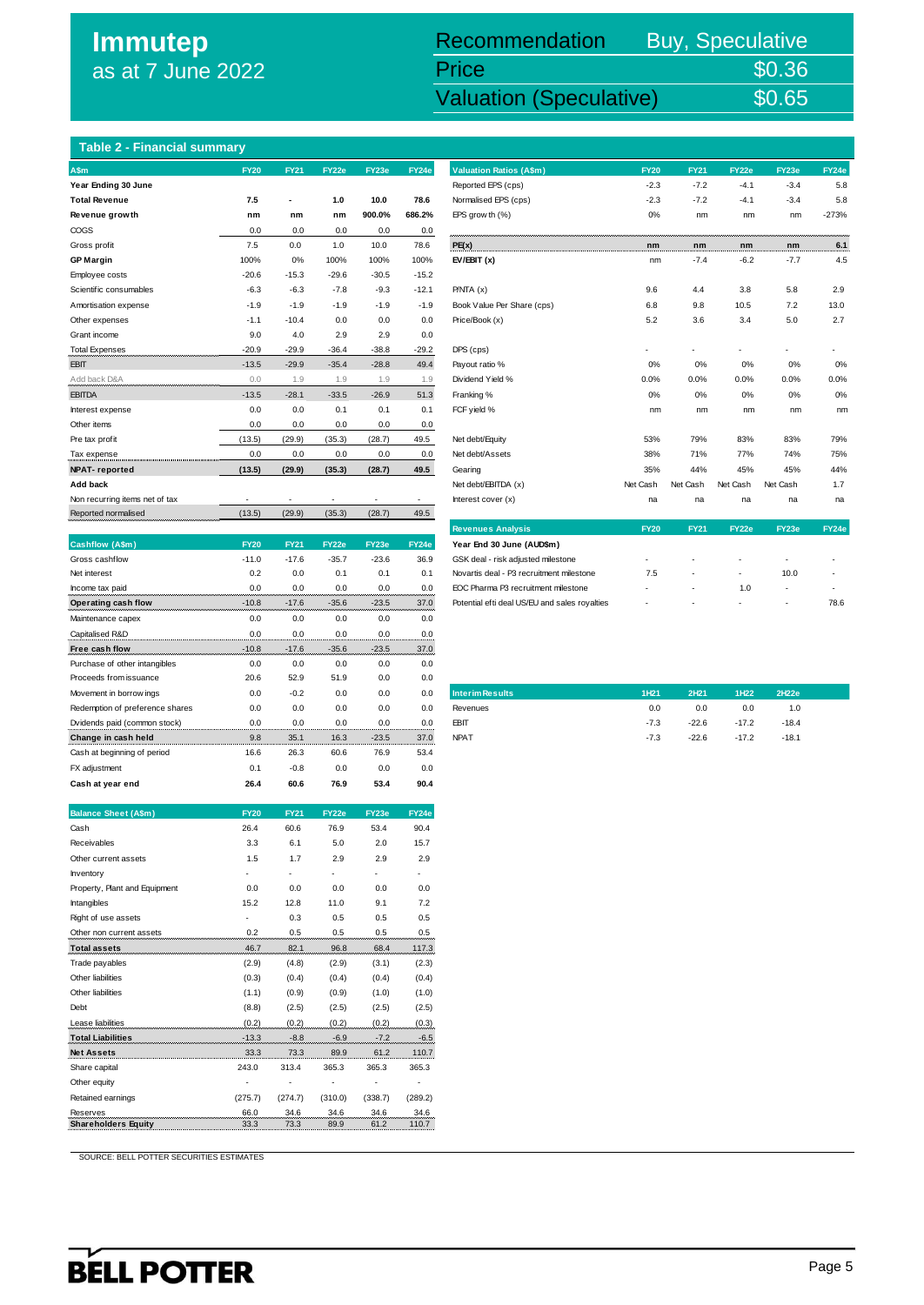#### **Recommendation structure**

**Buy:** Expect >15% total return on a 12 month view. For stocks regarded as 'Speculative' a return of >30% is expected.

**Hold:** Expect total return between -5% and 15% on a 12 month view

**Sell:** Expect <-5% total return on a 12 month view

*Speculative Investments are either start-up enterprises with nil or only prospective operations or recently commenced operations with only forecast cash flows, or companies that have commenced operations or have been in operation for some time but have only forecast cash flows and/or a stressed balance sheet.*

*Such investments may carry an exceptionally high level of capital risk and volatility of returns.* 

### **Research Team**

| <b>Staff Member</b>  | <b>Title/Sector</b>          | Phone         | @bellpotter.com.au |
|----------------------|------------------------------|---------------|--------------------|
| Chris Savage         | Head of Research/Industrials | 612 8224 2835 | csavage            |
| Analysts             |                              |               |                    |
| John Hester          | Healthcare                   | 612 8224 2871 | jhester            |
| Anubhay Saxena       | Healthcare                   | 612 8224 2846 | asaxena            |
| Tara Speranza        | Healthcare                   | 612 8224 2815 | tsperanza          |
| Michael Ardrey       | Industrials                  | 613 9256 8782 | mardrey            |
| Marcus Barnard       | <b>Industrials</b>           | 618 9326 7673 | mbarnard           |
| Sam Brandwood        | Industrials                  | 612 8224 2850 | sbrandwood         |
| Olivia Hagglund      | <b>Industrials</b>           | 612 8224 2813 | ohagglund          |
| Hamish Murray        | <b>Industrials</b>           | 613 9235 1813 | hmurray            |
| Chami Ratnapala      | <b>Industrials</b>           | 612 8224 2845 | cratnapala         |
| Jonathan Snape       | <b>Industrials</b>           | 613 9235 1601 | jsnape             |
| David Coates         | <b>Resources</b>             | 612 8224 2887 | dcoates            |
| <b>Stuart Howe</b>   | <b>Resources</b>             | 613 9235 1856 | showe              |
| <b>Brad Watson</b>   | Resources                    | 618 9326 7672 | bwatson            |
| <b>Regan Burrows</b> | Resources                    | 618 9326 7677 | rburrows           |
| Joseph House         | <b>Resources</b>             | 613 9235 1624 | jhouse             |
| <b>Associates</b>    |                              |               |                    |
| Daniel Laing         | <b>Associate Analyst</b>     | 613 9256 2886 | dlaing             |
| <b>Thomas Sima</b>   | <b>Associate Analyst</b>     | 612 8224 2843 | tsima              |
|                      |                              |               |                    |

#### **Disclosures**

#### **Research Coverage & Policies**

For Bell Potter Securities' Research Coverage Decision Making Process and Research Independence Policy please refer to our company website[: https://bellpotter.com.au/research-independence-policy/.](https://bellpotter.com.au/research-independence-policy/)

#### **Authoring Research Analyst's Certification**

The Authoring Research Analyst is responsible for the content of this Research Report, and, certifies that with respect to each security that the Analyst covered in this Report (1) all the views expressed accurately reflect the Analyst's personal views about those securities and were prepared in an independent manner and (2) no part of the Analyst's compensation was, is or will be, directly or indirectly, related to specific recommendations or views expressed by that Research Analyst in the Research Report.

### **Research Analyst's Compensation**

Research Analyst's compensation is determined by Bell Potter Securities Research Management and Bell Potter Securities' Senior Management and is based upon activities and services intended to benefit the investor clients of Bell Potter Securities Ltd. Compensation is not linked to specific transactions or recommendations. Like all Company employees Research Analysts receive compensation that is impacted by overall Company profitability.

#### **Prices**

The Price appearing in the Recommendation panel on page 1 of the Research Report is the Closing Price on the Date of the Research Report (appearing in the top right hand corner of page 1 of the Research Report), unless a before midday (am) time appears below the Date of the Research Report in which case the Price appearing in the Recommendation panel will be the Closing Price on the business day prior to the Date of the Research Report.

### **Availability**

The completion and first dissemination of a Recommendation made within a Research Report are shortly after the close of the Market on the Date of the Research Report, unless a before midday (am) time appears below the Date of the Research Report in which case the Research Report will be completed and first disseminated shortly after that am time.

### **Disclosure of Interest**

Disclosure: Bell Potter Securities acted as as lead manager in the company's A\$60m capital raise in 2021 and received fees for that service.

### **Dissemination**

Bell Potter generally disseminates its Research to the Company's Institutional and Private Clients via both proprietary and nonproprietary electronic distribution platforms. Certain Research may be disseminated only via the Company's proprietary distribution platforms; however such Research will not contain changes to earnings forecasts, target price, investment or risk rating or investment thesis or be otherwise inconsistent with the Author's previously published Research. Certain Research is made available only to institutional investors to satisfy regulatory requirements. Individual Bell Potter Research Analysts may also opt to circulate published Research to one or more Clients by email; such email distribution is discretionary and is done only after the Research has been disseminated.